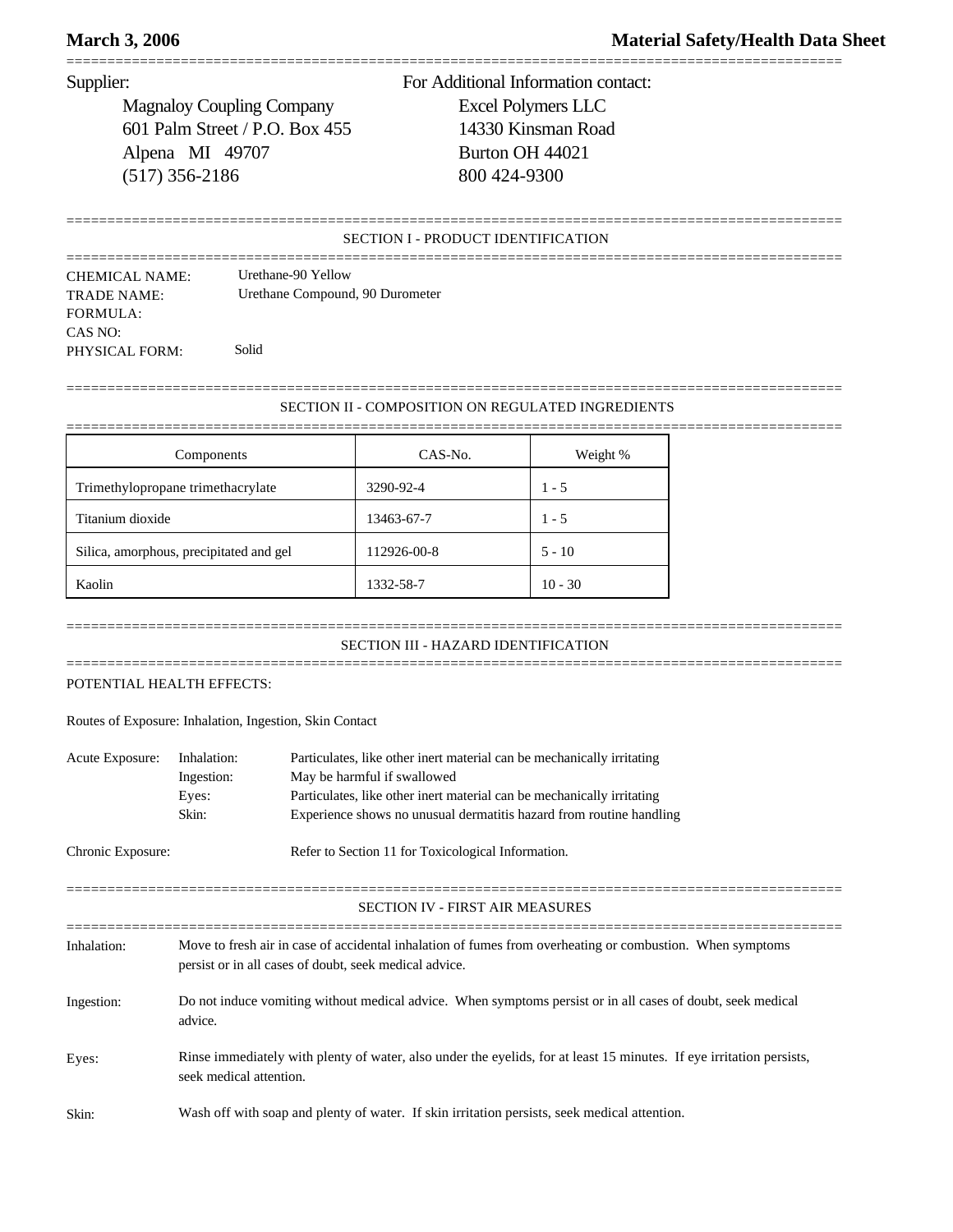=============================================================================================== SECTION V - FIRE AND EXPLOSION HAZARD DATA ===============================================================================================

FLASH POINT: N/A FLAMMABLE LIMITS: LEL: N/A UEL: N/A

EXTINGUISHING MEDIA: Water spray, dry powder, foam, carbon dioxide (CO2).

SPECIAL FIRE FIGHTING PROCEDURES: Fullface self-contained breathing equipment used in positive pressure mode should be worn to prevent inhalation of airborne contaminants.

UNUSUAL FIRE AND EXPLOSION HAZARDS: Carbon dioxide (CO2), carbon monoxide (CO), oxides of nitrogen (Nox), other hazardous materials, and smoke are all possible.

## =============================================================================================== SECTION VI - ACCIDENTAL RELEASE MEASURES ===============================================================================================

Personal precautions: Wear appropriate personal protection during cleanup, such as impervious gloves, boots and coveralls.

Environmental precautions: Should not be released into the environment. The product should not be allowed to enter drains, water courses or the soil.

Methods for cleaning up: Clean up promptly by sweeping or vacuum. Package all material in plastic, cardboard or metal containers for disposal. Refer to Section 13 of this MSDS for proper disposal methods.

## SECTION VII - HANDLING AND STORAGE

===============================================================================================

===============================================================================================

===============================================================================================

===============================================================================================

Handling: Take measures to prevent the build up of electrostatic charge. Heat only in areas with appropriate exhaust ventilation.

Storage: Keep containers dry and tightly closed to avoid moisture absorption and contamination. Keep in a dry, cool place.

## SECTION VIII - EXPOSURE CONTROLS / PERSONAL PROTECTION

Respiratory Protection: No personal respiratory protective equipment normally required when handling the product itself. See "Engineering Measures" section below for precautions to be taken when heating or processing this material.

Eye/Face Protection: Safety glasses with side-shields

Hand Protection: Protective gloves

Skin and Body Protection: Long sleeved clothing

Additional Protective Measures: Safety shoes

General Hygiene Considerations: handle in accordance with good industrial hygiene and safety practice. Wash hands before and after handling.

Engineering Measures: Heat only in areas with appropriate exhaust ventilation. Adequate ventilation and/or appropriate respiratory protection may also be necessary to minimize employee exposure to processing vapors.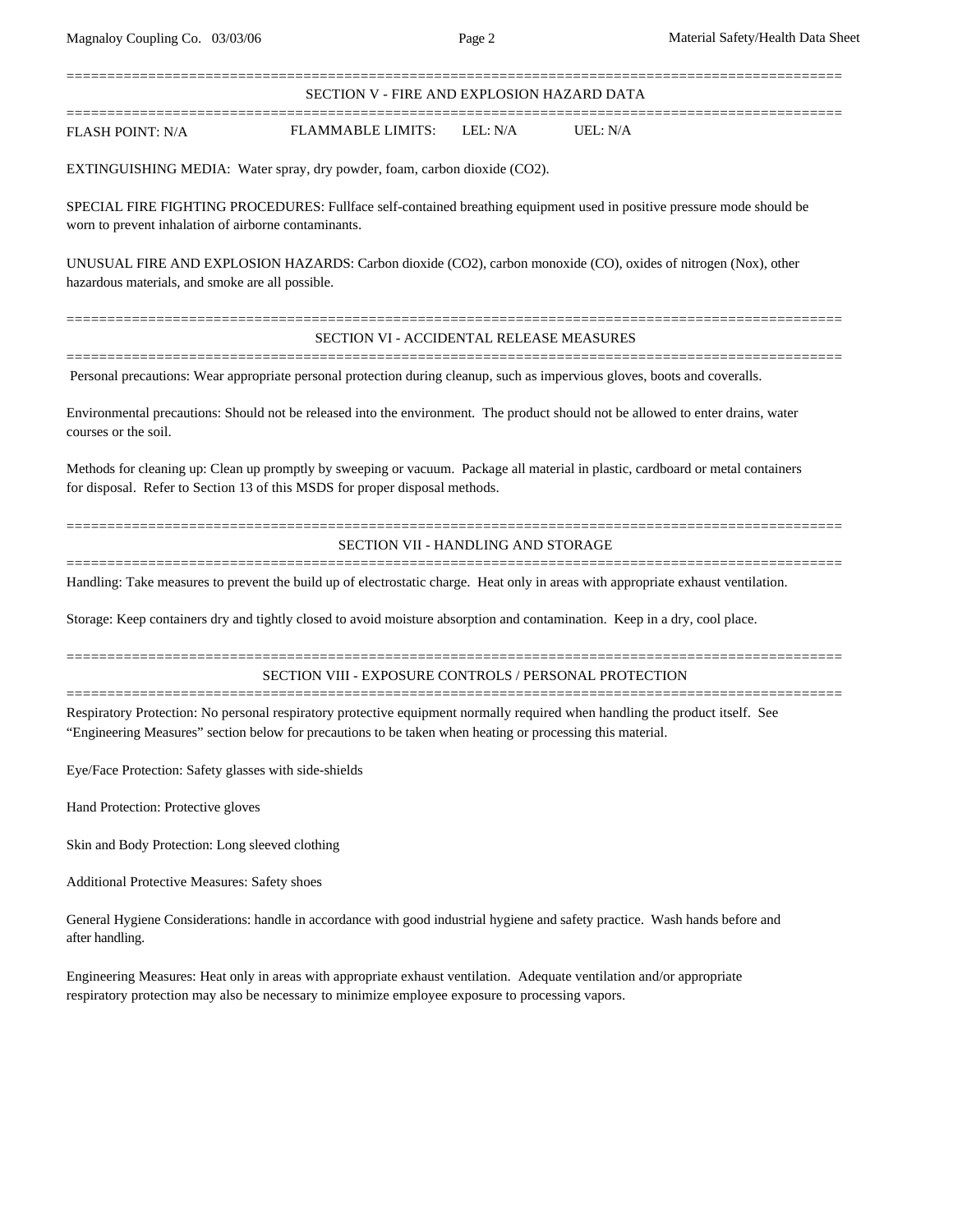# Exposure Limits:

| Component                              | Value                 | <b>Exposure Time</b>                       | Exposure Type       | List               |
|----------------------------------------|-----------------------|--------------------------------------------|---------------------|--------------------|
| Kaolin                                 | $5 \text{ mg/m}^3$    | <b>PEL</b>                                 | Respirable fraction | OSHA Z1            |
|                                        | $15 \text{ mg/m}^3$   | PEL                                        | <b>Total Dust</b>   | OSHA <sub>Z1</sub> |
|                                        | $2$ mg/m <sup>3</sup> | Time Weighted<br>Average                   | Respirable fraction | <b>ACGIH</b>       |
|                                        | $20 \text{ mg/m}^3$   | <b>Short Term</b><br><b>Exposure Limit</b> |                     | MX OEL             |
| Silica, amorphous precipitated and gel | $10 \text{ mg/m}^3$   | Time Weighted<br>Average                   | Dust                | ACGIH              |
|                                        | $5 \text{ mg/m}^3$    | <b>PEL</b>                                 | Respirable fraction | OSHA Z1            |
|                                        | $15 \text{ mg/m}^3$   | <b>PEL</b>                                 | <b>Total Dust</b>   | OSHA <sub>Z1</sub> |
|                                        | $0.8 \text{ mg/m}^3$  | Time Weighted<br>Average                   |                     | Z3                 |
|                                        | $10 \text{ mg/m}^3$   | Time Weighted<br>Average                   |                     | MX OEL             |
| Titanium dioxide                       | $10 \text{ mg/m}^3$   | Time Weighted<br>Average                   |                     | <b>ACGIH</b>       |
|                                        | $15 \text{ mg/m}^3$   | PEL                                        | <b>Total Dust</b>   | OSHA Z1            |
|                                        | $20 \text{ mg/m}^3$   | <b>Short Term</b><br><b>Exposure Limit</b> | as Ti               | <b>MX OEL</b>      |

# SECTION IX - PHYSICAL AND CHEMICAL PROPERTIES

===============================================================================================

| Form:                 | Solid                      | Evaporation rate: | N/A             |  |
|-----------------------|----------------------------|-------------------|-----------------|--|
| Appearance:           | cylindrical part           | Specific Gravity: | Not Determined  |  |
| Color:                | Yellow                     | Bulk density:     | Not established |  |
| Odor:                 | Characteristic rubber odor | Vapor pressure:   | N/A             |  |
| Melting Point:        | Not determined             | Vapor density:    | N/A             |  |
| <b>Boiling Point:</b> | N/A                        | $pH$ :            | N/A             |  |
| Water Solubility:     | <b>Insoluble</b>           |                   |                 |  |

# SECTION X - STABILITY AND REACTIVITY

===============================================================================================

| Stability:                | Stable                                                                                              |
|---------------------------|-----------------------------------------------------------------------------------------------------|
| Hazardous Polymerization: | Will Not Occur                                                                                      |
| Conditions to Avoid:      | Keep away from oxidizing agents and open flame. To avoid thermal decomposition, do not<br>overheat. |
| Incompatible Material:    | Incompatible with strong acids and oxidizing agents                                                 |
| Hazardous decomposition:  | Carbon dioxide (CO2), carbon monoxide (CO), oxides of nitrogen (Nox), other hazardous               |
|                           | material, and smoke are all possible.                                                               |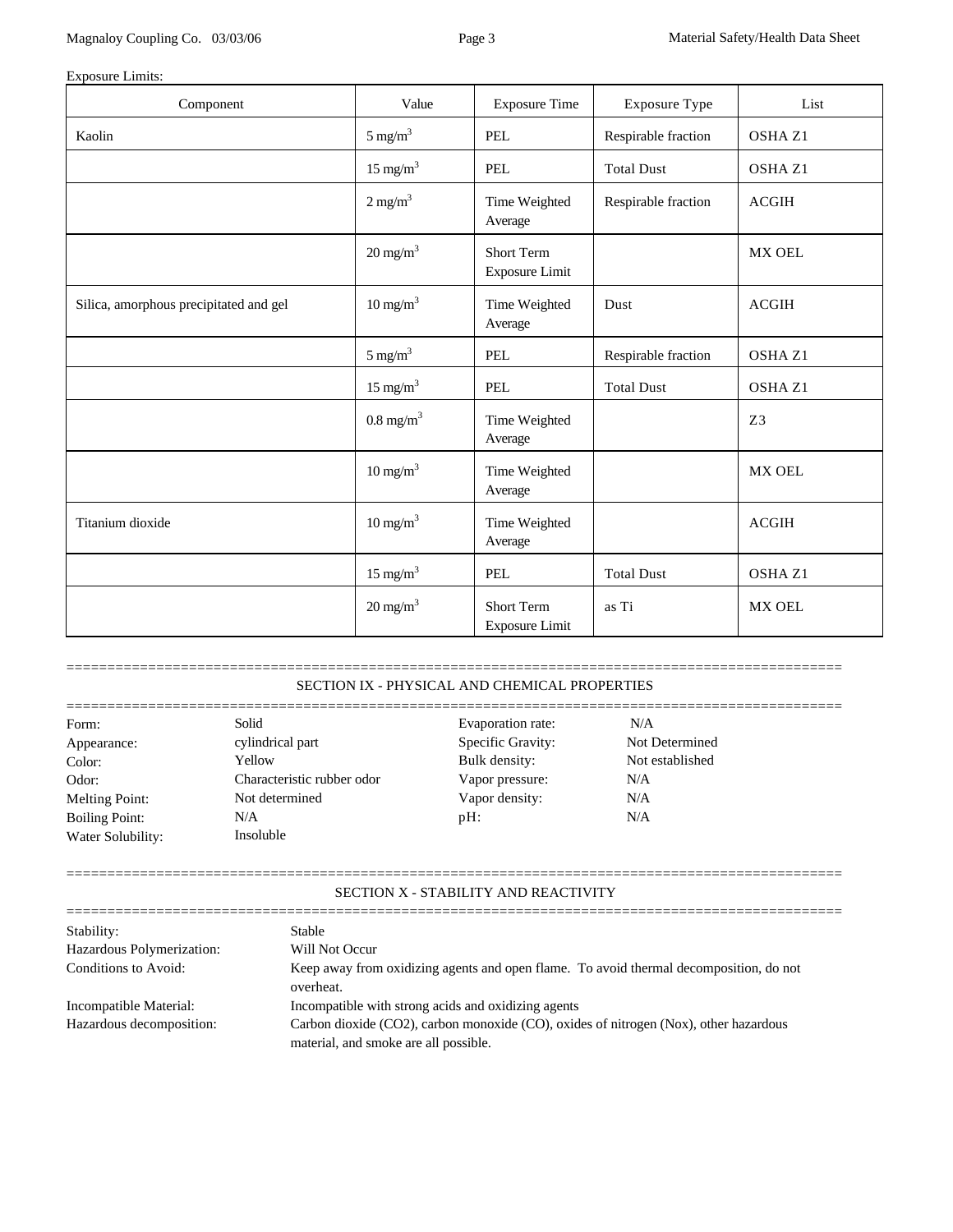## =============================================================================================== SECTION XI - TOXICOLOGICAL INFORMATION

This material has not been evaluated as a whole for health effects. Exposure effects listed are based on existing health data for the individual components which comprise the mixture.

===============================================================================================

Toxicity Overview: This product contains the following components which in their pure form have the following characteristics.

| CAS-No.             | Chemical Name                         | Effect           | Target Organ                         |
|---------------------|---------------------------------------|------------------|--------------------------------------|
| 3290-92-4           | Trimethylopropane trimethacrylate     |                  | Eyes, Skin                           |
| 13463-67-7          | Titanium dioxide                      |                  | Respiratory system, Eyes             |
| 112926-00-8         | Silica, amorphous, precipated and gel |                  | Respiratory system, Eyes             |
| Kaolin<br>1332-58-7 |                                       | Systemic effects | Respiratory system, digestive system |

|                                                                                                                                                                                                                                                                                                                                                                                                                                                                                                                                                | SECTION XII - ECOLOGICAL INFORMATION                                                                                                                                                                            |  |  |  |  |
|------------------------------------------------------------------------------------------------------------------------------------------------------------------------------------------------------------------------------------------------------------------------------------------------------------------------------------------------------------------------------------------------------------------------------------------------------------------------------------------------------------------------------------------------|-----------------------------------------------------------------------------------------------------------------------------------------------------------------------------------------------------------------|--|--|--|--|
| Persistence and degradability:<br><b>Environmental Toxicity:</b><br><b>Bioaccumulation Potential:</b><br><b>Additional Potential:</b>                                                                                                                                                                                                                                                                                                                                                                                                          | Not readily biodegradable<br>Chemical are not readily available as they are bound within the polymer matrix<br>Chemical are not readily available as they are bound within the polymer matrix<br>Not applicable |  |  |  |  |
|                                                                                                                                                                                                                                                                                                                                                                                                                                                                                                                                                | SECTION XIII - DISPOSAL CONSIDERATIONS                                                                                                                                                                          |  |  |  |  |
| Where possible recycling is preferred to disposal or incineration. The generator of waste material has<br>Product:<br>the responsibility for proper waste classification, transportation and disposal in accordance with<br>applicable federal, state and local regulations.<br>Recycling is preferred when possible. The generator of waste material has the responsibility for proper<br>Contaminated packaging:<br>waste classification, transportation and disposal in accordance with applicable federal, state and local<br>regulations. |                                                                                                                                                                                                                 |  |  |  |  |
|                                                                                                                                                                                                                                                                                                                                                                                                                                                                                                                                                | SECTION XIV - TRANSPORT INFORMATION                                                                                                                                                                             |  |  |  |  |
| <b>US DOT Classification:</b>                                                                                                                                                                                                                                                                                                                                                                                                                                                                                                                  | Refer to specific regulation                                                                                                                                                                                    |  |  |  |  |
| ICAO/IATA (air):                                                                                                                                                                                                                                                                                                                                                                                                                                                                                                                               | Refer to specific regulation                                                                                                                                                                                    |  |  |  |  |
| IMO / IMDG (maritime):                                                                                                                                                                                                                                                                                                                                                                                                                                                                                                                         | Refer to specific regulation                                                                                                                                                                                    |  |  |  |  |
|                                                                                                                                                                                                                                                                                                                                                                                                                                                                                                                                                | SECTION XV - REGULATORY INFORMATION                                                                                                                                                                             |  |  |  |  |
| <b>US</b> Regulations:<br><b>OSHA Status:</b><br>Classified as hazardous based on components<br><b>TSCA Status:</b><br>All components of this product are listed on or exempt from the TSCA Inventory.                                                                                                                                                                                                                                                                                                                                         |                                                                                                                                                                                                                 |  |  |  |  |
| US EPA CERCLA hazardous Substances (40 CFR 302):                                                                                                                                                                                                                                                                                                                                                                                                                                                                                               | Not applicable                                                                                                                                                                                                  |  |  |  |  |
| California Proposition:                                                                                                                                                                                                                                                                                                                                                                                                                                                                                                                        | Not applicable                                                                                                                                                                                                  |  |  |  |  |
|                                                                                                                                                                                                                                                                                                                                                                                                                                                                                                                                                | SARA Title III Section 302 Extremely Hazardous Substance:<br>Not applicable                                                                                                                                     |  |  |  |  |
|                                                                                                                                                                                                                                                                                                                                                                                                                                                                                                                                                |                                                                                                                                                                                                                 |  |  |  |  |